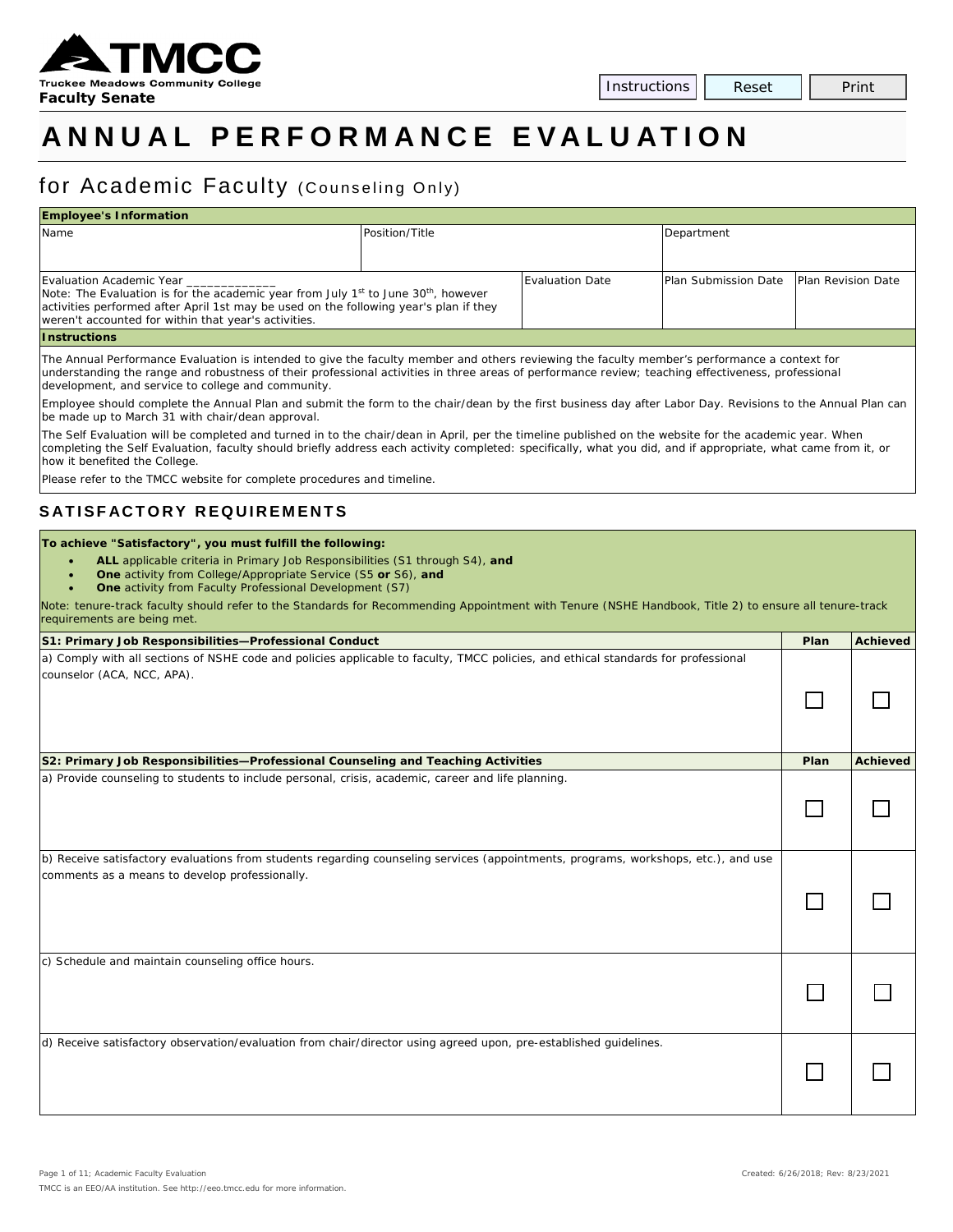| S2: Primary Job Responsibilities-Professional Counseling and Teaching Activities (cont'd)                                         | Plan | <b>Achieved</b> |
|-----------------------------------------------------------------------------------------------------------------------------------|------|-----------------|
| e) Consult with faculty and staff regarding student development and social/emotional issues when appropriate.                     |      |                 |
|                                                                                                                                   |      |                 |
|                                                                                                                                   |      |                 |
|                                                                                                                                   |      |                 |
|                                                                                                                                   |      |                 |
| f) Teach one course or run an on-going program.                                                                                   |      |                 |
|                                                                                                                                   |      |                 |
|                                                                                                                                   |      |                 |
|                                                                                                                                   |      |                 |
|                                                                                                                                   |      |                 |
| g) Develop and maintain working knowledge of PeopleSoft programs and use in accordance with FERPA regulations.                    |      |                 |
|                                                                                                                                   |      |                 |
|                                                                                                                                   |      |                 |
|                                                                                                                                   |      |                 |
|                                                                                                                                   |      |                 |
| h) Faculty teaching online classes will adhere to the TMCC Faculty Standards for Online Instruction.                              |      |                 |
|                                                                                                                                   |      |                 |
|                                                                                                                                   |      |                 |
|                                                                                                                                   |      |                 |
|                                                                                                                                   |      |                 |
| S3: Primary Job Responsibilities-Department/Division Duties                                                                       | Plan | <b>Achieved</b> |
| a) Attend department, division, and institutional meetings when on contract.                                                      |      |                 |
|                                                                                                                                   |      |                 |
|                                                                                                                                   |      |                 |
|                                                                                                                                   |      |                 |
|                                                                                                                                   |      |                 |
| b) Respond to chair/dean/director requests in a timely manner.                                                                    |      |                 |
|                                                                                                                                   |      |                 |
|                                                                                                                                   |      |                 |
|                                                                                                                                   |      |                 |
|                                                                                                                                   |      |                 |
| c) Participate in assessment of your courses as outlined in the department's assessment cycle, including submission in eLumen, as |      |                 |
| appropriate.                                                                                                                      |      |                 |
|                                                                                                                                   |      |                 |
|                                                                                                                                   |      |                 |
|                                                                                                                                   |      |                 |
|                                                                                                                                   |      |                 |
|                                                                                                                                   |      |                 |
| S4: Primary Job Responsibilities-Annual Plan                                                                                      | Plan | <b>Achieved</b> |
| a) Submit detailed Annual Plan and Self-Evaluation in a timely manner or as requested by administration.                          |      |                 |
|                                                                                                                                   |      |                 |
|                                                                                                                                   |      |                 |
|                                                                                                                                   |      |                 |
|                                                                                                                                   |      |                 |
| S5: College/Appropriate Community Service-College Service (choose one activity)                                                   | Plan | <b>Achieved</b> |
| a) Actively participate on one of the following:                                                                                  |      |                 |
| College standing committee<br>$\bullet$                                                                                           |      |                 |
| Senate standing committee<br>$\bullet$<br>Another college committee, created by administration or the Faculty Senate<br>٠         |      |                 |
| Faculty screening committee<br>٠                                                                                                  |      |                 |
| Program advisory committee<br>$\bullet$                                                                                           |      |                 |
|                                                                                                                                   |      |                 |
|                                                                                                                                   |      |                 |
|                                                                                                                                   |      |                 |
|                                                                                                                                   |      |                 |
|                                                                                                                                   |      |                 |
|                                                                                                                                   |      |                 |
| b) Log four tutoring hours per semester at the TMCC Tutoring and Learning Center.                                                 |      |                 |
|                                                                                                                                   |      |                 |
|                                                                                                                                   |      |                 |
|                                                                                                                                   |      |                 |
|                                                                                                                                   |      |                 |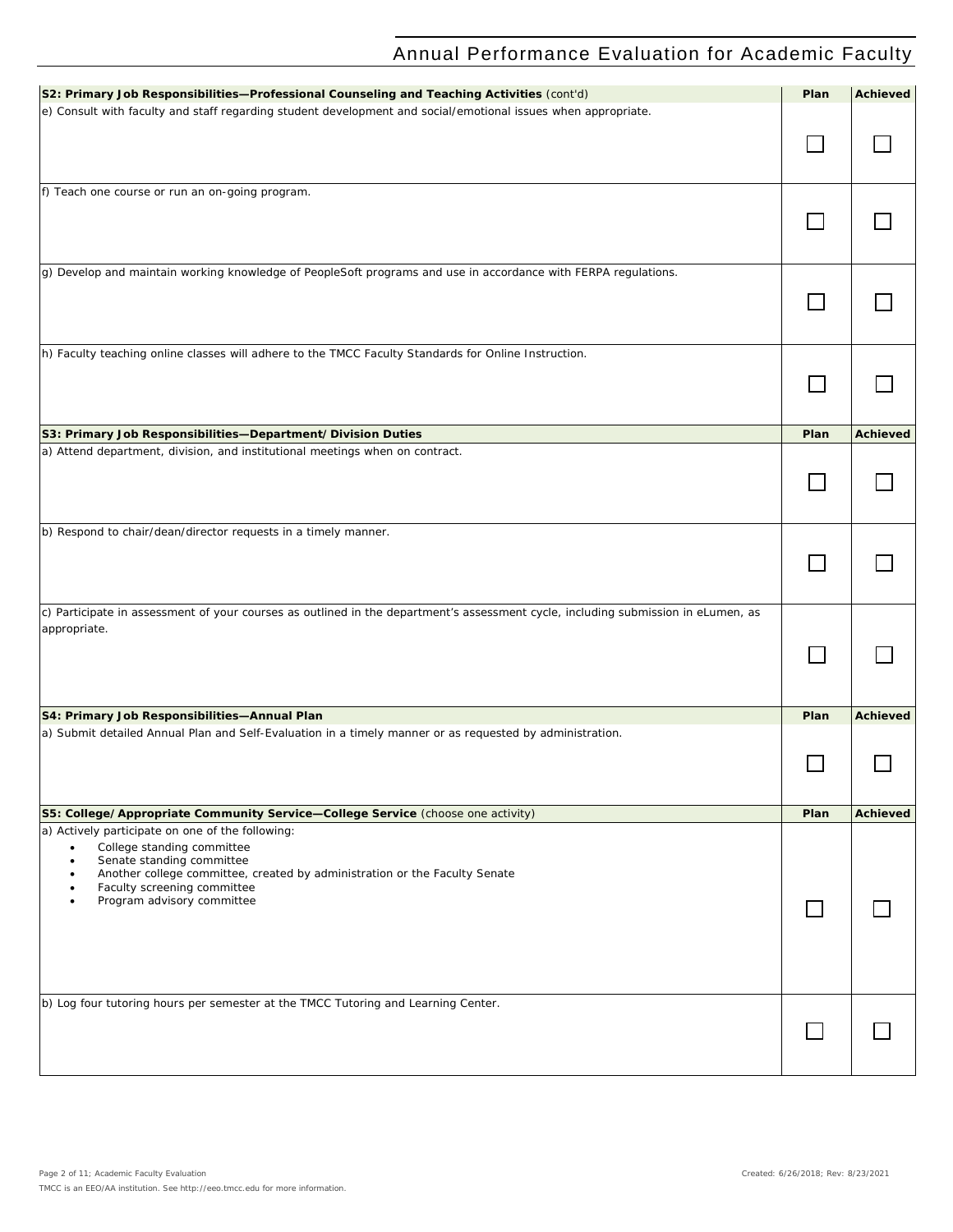| S5: College/Appropriate Community Service-College Service (continued)                                                                   | Plan | <b>Achieved</b> |
|-----------------------------------------------------------------------------------------------------------------------------------------|------|-----------------|
| c) Perform other activities as agreed upon with the director.                                                                           |      |                 |
| S6: College/Appropriate Community Service-Appropriate Community Service                                                                 | Plan | <b>Achieved</b> |
| a) Any relevant community organization, volunteer work or other community activity, such as community outreach.                         |      |                 |
| S7: Faculty Professional Development-In-Service Training (choose one activity)                                                          | Plan | <b>Achieved</b> |
| a) Two TMCC professional development sessions throughout the year, including during Professional Development Days (name them<br>below). |      |                 |
|                                                                                                                                         |      |                 |

#### **C OMMENDABLE/EXCELLENT REQUIREMENTS**

**To receive Commendable or Excellent, you must fulfill ALL Satisfactory requirements. The Faculty member will determine the Commendable and Excellent activities that will be used/performed for the Annual Plan and Self-Evaluation. Please refer to the TMCC website for information about the use of the Activity Multiplier.**

**The following point distribution shall be followed:**

- **Commendable 1:** 5 points from C/E1–C/E3; a minimum of 2 points shall come from C/E1
- **Commendable 2:** 8 points from C/E1–C/E3; a minimum of 3 points shall come from C/E1
- **Excellent 1:** 12 points from C/E1–C/E3; a minimum of 6 points shall come from C/E1 and also include activities from both C/E2 and C/E3.
- **Excellent 2:** 18 points from C/E1–C/E3; a minimum of 8 points shall come from C/E1 and also include activities from both C/E2 and C/E3.

| C/E1: Primary Job Responsibilities                                                                   | Planned<br>Activity | Activity<br>Value | <b>Activity</b><br>Multiplier | <b>Total Points</b><br>Multiplier)<br><b>(Activity</b><br>$\mathbf{u}$<br>Ξ |
|------------------------------------------------------------------------------------------------------|---------------------|-------------------|-------------------------------|-----------------------------------------------------------------------------|
| a) Facilitate a support group for students.                                                          |                     | 1.5               |                               |                                                                             |
| b) Coordinate an activity on behalf of the department.                                               |                     | 1.5               |                               |                                                                             |
| c) Develop a new course, workshop, seminar, program or support group with clearly-stated objectives. |                     | 1.5               |                               |                                                                             |
| d) Teach a workshop or seminar.                                                                      |                     | 2.5               |                               |                                                                             |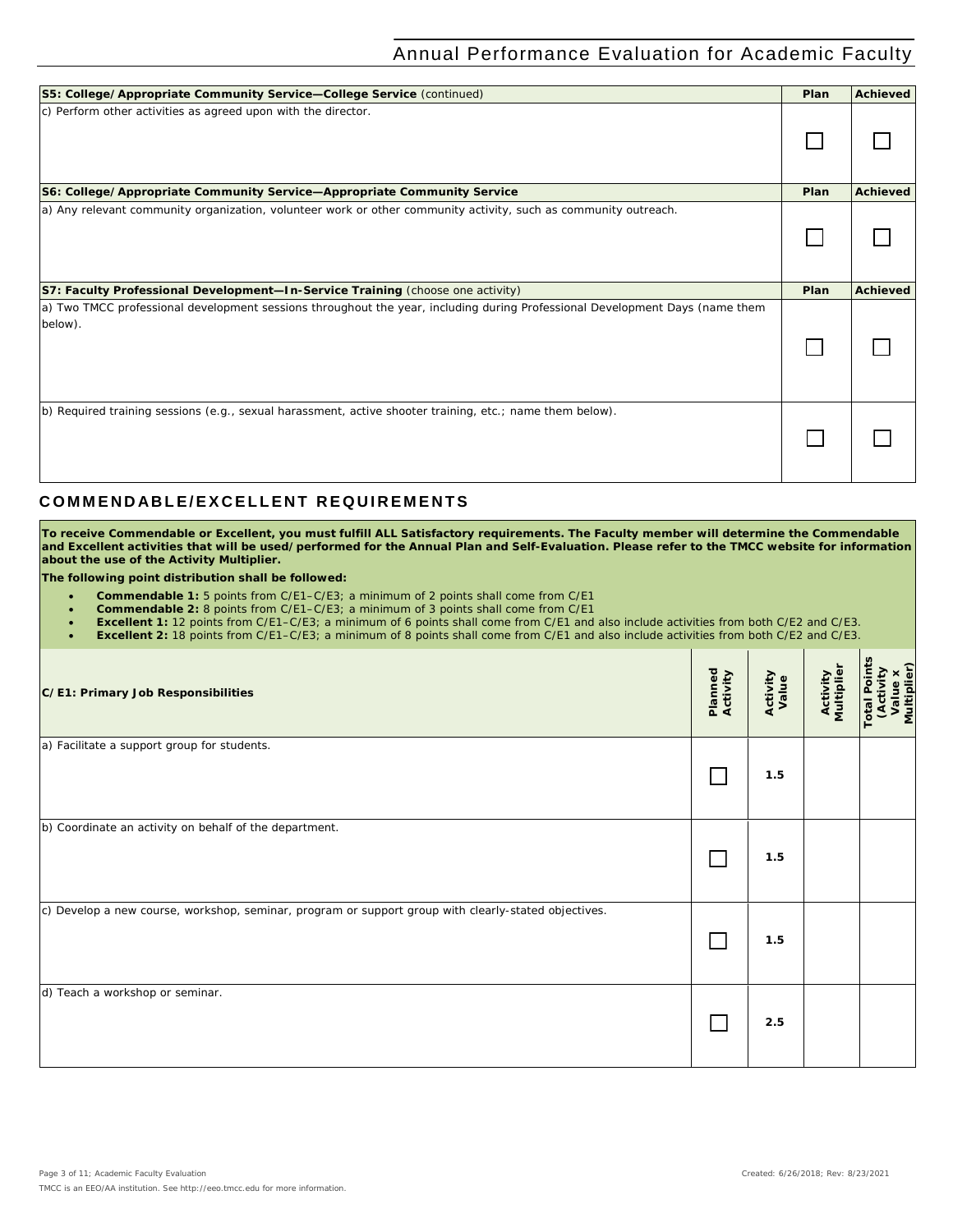| C/E1: Primary Job Responsibilities (continued)                                                  | Planned<br>Activity | Activity<br>Value | Activity<br>Multiplier | Total Points<br>CActivity<br>Value x<br>Multiplier) |
|-------------------------------------------------------------------------------------------------|---------------------|-------------------|------------------------|-----------------------------------------------------|
| e) Advise or coordinate student activities such as clubs or extracurricular activities.         |                     | 3.0               |                        |                                                     |
| f) Present in a class other than your own.                                                      | <b>College</b>      | 1.0               |                        |                                                     |
| g) Participate in retention/persistence-related activities.                                     |                     | 1.5               |                        |                                                     |
| h) Arrange a peer review and implement recommendations.                                         |                     | 1.0               |                        |                                                     |
| i) Interpret career interest and personality inventories.                                       |                     | 1.5               |                        |                                                     |
| j) Observe other faculty teach a class or run a workshop.                                       |                     | 1.5               |                        |                                                     |
| k) Collaborate regarding counseling best practices or pedagogy.                                 |                     | 1.0               |                        |                                                     |
| I) Present to other faculty or group a creative or unique assignment used during academic year. |                     | 1.0               |                        |                                                     |
| m) Assist with developing departmental goals and/or website updates.                            | $\Box$              | 2.0               |                        |                                                     |
| n) Mentor a counseling intern, part-time faculty or full-time tenure track faculty member.      | $\Box$              | 2.0               |                        |                                                     |
| o) Participate in K-16 activities.                                                              | $\Box$              | 1.5               |                        |                                                     |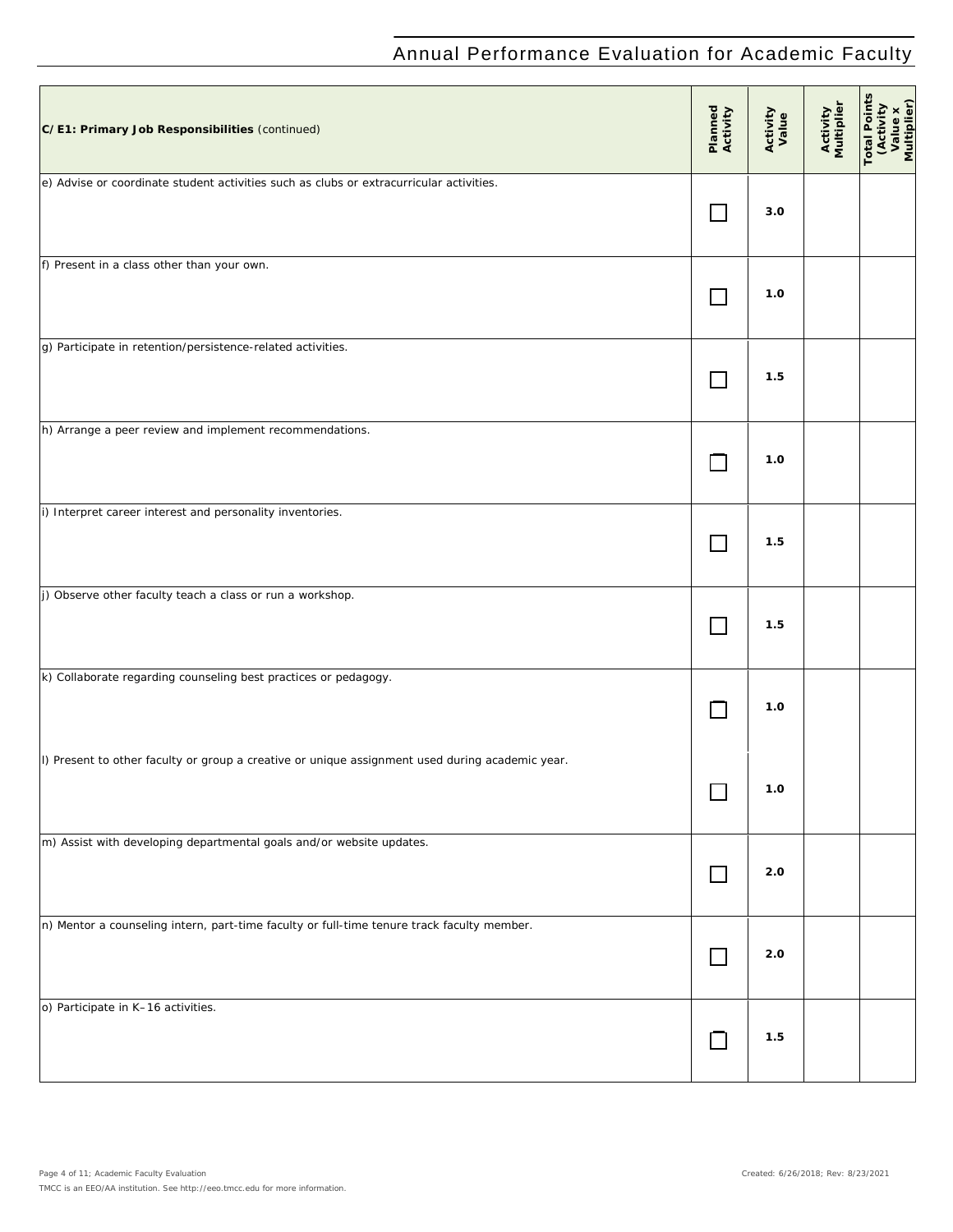| C/E1: Primary Job Responsibilities (continued)                                                                                                                                                                   | Planned<br>Activity | Activity<br>Value | Activity<br>Multiplier        | otal Point<br>(Activity<br>Value x<br>Multiplier)              |
|------------------------------------------------------------------------------------------------------------------------------------------------------------------------------------------------------------------|---------------------|-------------------|-------------------------------|----------------------------------------------------------------|
| p) Revamp in a significant way an existing class or program (new textbook[s], assignments, accessibility, refocused<br>content, etc.).                                                                           |                     | 2.0               |                               |                                                                |
| q) Conduct training for faculty on mental health/wellness topics.                                                                                                                                                |                     | 2.0               |                               |                                                                |
| r) In collaboration with Equity and Diversity, present a diversity component to be included in a new or existing<br>course or program.                                                                           |                     | 2.0               |                               |                                                                |
| s) Conduct additional assessment work beyond "Satisfactory" for your own courses, department, division or program<br>(additional data collection, development of rubrics for collection/analysis of data, etc.). |                     | 1.5               |                               |                                                                |
| t) Lead assessment efforts for a course or program or division, including submission of CAR.                                                                                                                     | a a                 | 2.0               |                               |                                                                |
| u) Participate in student academic advisement.                                                                                                                                                                   |                     | 1.5               |                               |                                                                |
| v) Other activities as agreed upon with director.                                                                                                                                                                |                     | $1.0 - 3.0$       |                               |                                                                |
| C/E2: College/Appropriate Community Service                                                                                                                                                                      | Planned<br>Activity | Activity<br>Value | <b>Activity</b><br>Multiplier | S<br><b>Total Point</b><br>Value x<br>Multiplier)<br>(Activity |
| a) In addition to S5 from "Satisfactory": actively participate on another college standing committee created by<br>administration/department/Faculty Senate.                                                     | $\mathsf{L}$        | 1.5               |                               |                                                                |
| b) Actively participate as a Faculty Senator.                                                                                                                                                                    | $\mathbf{I}$        | 1.0               |                               |                                                                |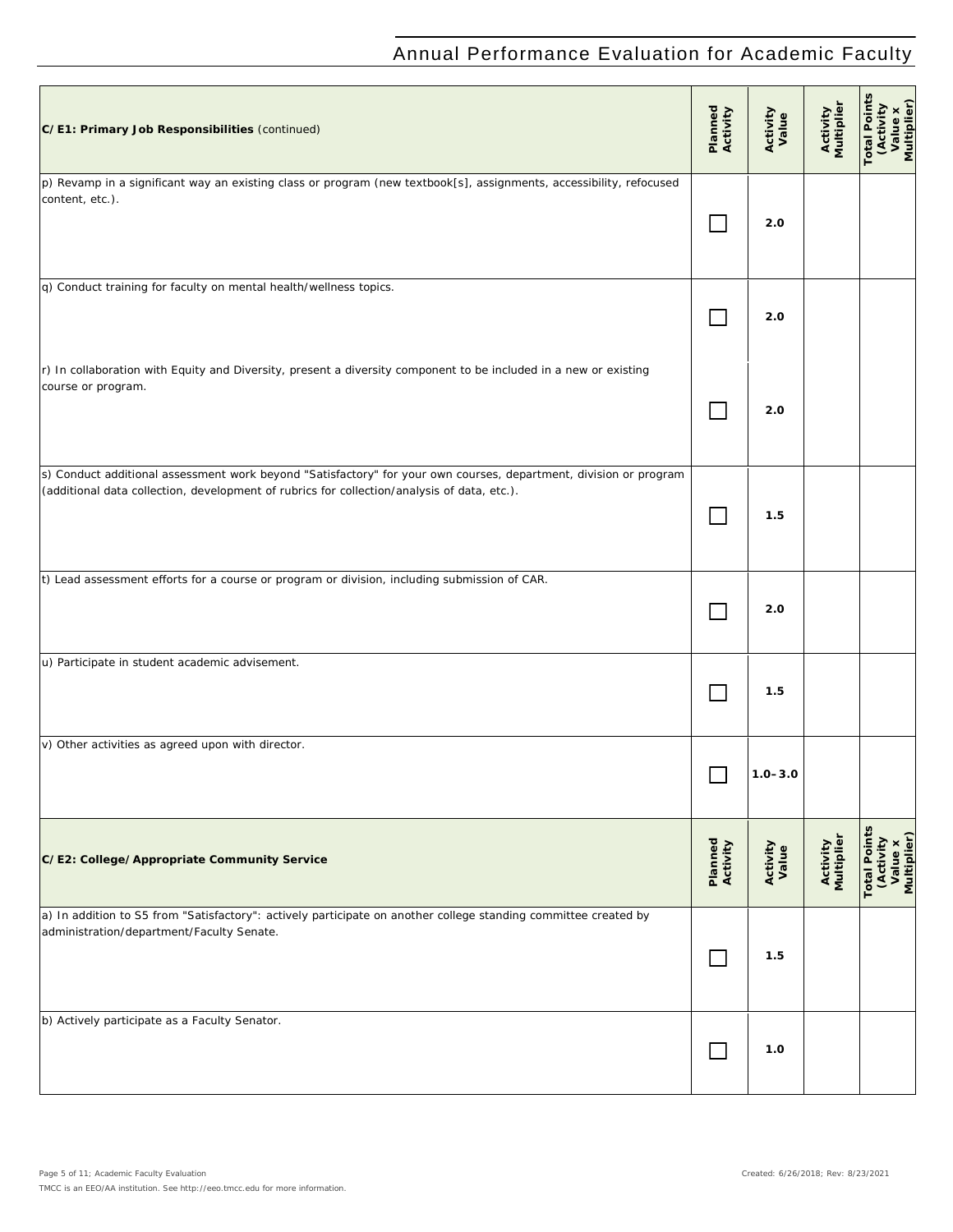| C/E2: College/Appropriate Community Service (continued)                                                                                                                                              | Planned<br>Activity | Activity<br>Value | Activity<br>Multiplier | Total Point<br>(Activity<br>Value x<br>Multiplier) |
|------------------------------------------------------------------------------------------------------------------------------------------------------------------------------------------------------|---------------------|-------------------|------------------------|----------------------------------------------------|
| c) Actively participate in student recruitment and/or organizations.                                                                                                                                 |                     | 1.5               |                        |                                                    |
| d) Actively participate as a member of a faculty tenure track committee.                                                                                                                             |                     | 1.5               |                        |                                                    |
| e) Significant NSHE system involvement in College-related issues.                                                                                                                                    |                     | 1.5               |                        |                                                    |
| f) Serve in a compensated or non-compensated senate position within the College (e.g., chair of senate committee,<br>senate chair or chair-elect, etc.)                                              |                     | 2.0               |                        |                                                    |
| g) Chair a department committee.                                                                                                                                                                     |                     | 2.0               |                        |                                                    |
| h) Chair a program/unit review self-study committee.                                                                                                                                                 |                     | 2.0               |                        |                                                    |
| i) Significant involvement in accreditation.                                                                                                                                                         |                     | 2.0               |                        |                                                    |
| $\overline{J}$ ) Chair or serve on a screening committee.                                                                                                                                            |                     | 2.0               |                        |                                                    |
| k) Develop community contacts to promote the counseling program or College goals, and/or participate in<br>community originated projects (i.e., develop, administer or evaluate a community survey). | $\mathbf{L}$        | 1.0               |                        |                                                    |
| I) Participate as a member of an appropriate local, regional or national professional organization.                                                                                                  | $\Box$              | 1.0               |                        |                                                    |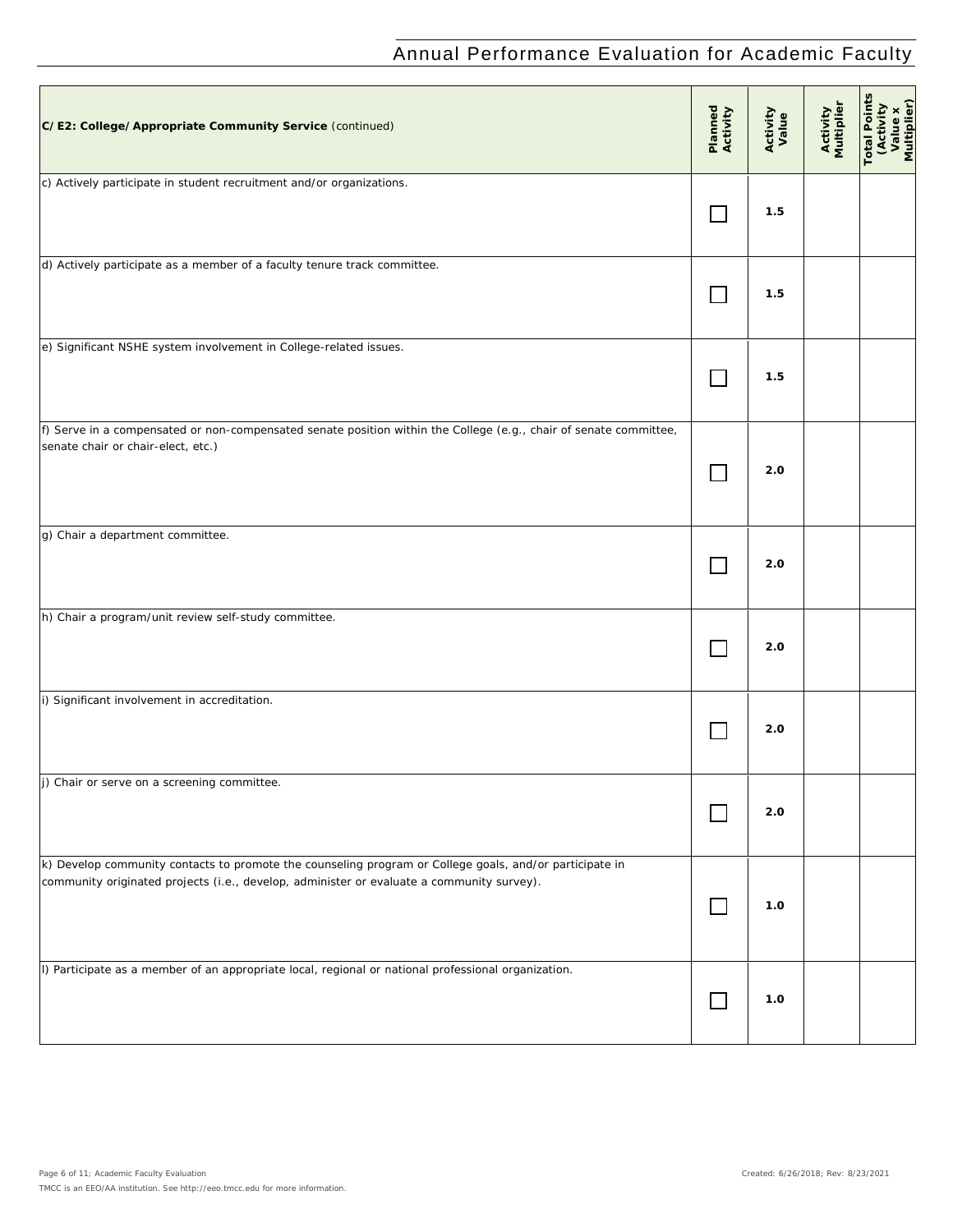| C/E2: College/Appropriate Community Service (continued)                                                                                             | Planned<br>Activity | Activity<br>Value | Activity<br>Multiplier | <b>Total Points</b><br>(Activity<br>Value x<br>Multiplier) |
|-----------------------------------------------------------------------------------------------------------------------------------------------------|---------------------|-------------------|------------------------|------------------------------------------------------------|
| m) Participate as a member of a local community service club or other community service organization.                                               |                     | 1.0               |                        |                                                            |
| n) Participate in college panel discussions.                                                                                                        | $\mathsf{L}$        | 1.0               |                        |                                                            |
| o) Non-compensated leadership position on community or government board or commission.                                                              |                     | 3.0               |                        |                                                            |
| $ p)$ Collaborate with teaching faculty (such as in learning communities, etc.).                                                                    |                     | 2.5               |                        |                                                            |
| q) Participate in Planning Council or Planning Council sub-committee.                                                                               |                     | 1.5               |                        |                                                            |
| r) Conduct on-campus training for faculty, staff or students.                                                                                       |                     | 2.0               |                        |                                                            |
| s) Develop and implement a diversity training or workshop for faculty, staff or students.                                                           |                     | 2.5               |                        |                                                            |
| t) Perform volunteer work in community, related to the counseling profession.                                                                       |                     | 2.0               |                        |                                                            |
| u) Actively serve on or participate in community advisory boards, government boards, school boards and other<br>boards as approved by the director. | <b>I</b>            | 2.5               |                        |                                                            |
| v) Serve on a PUR self-study committee outside of your discipline.                                                                                  | $\Box$              | 1.0               |                        |                                                            |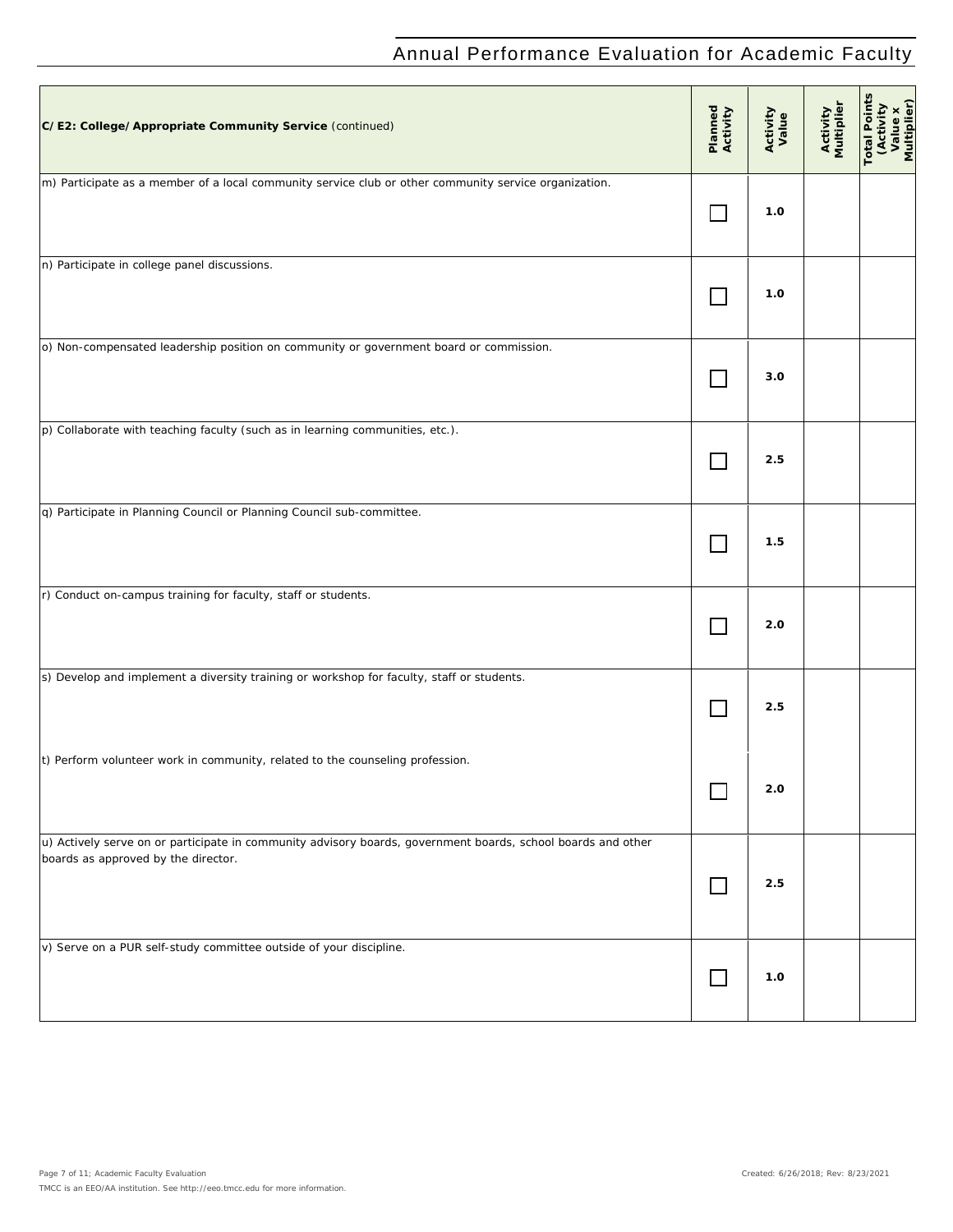| C/E2: College/Appropriate Community Service (continued)                                                      | Planned<br>Activity         | Activity<br>Value | Activity<br>Multiplier | <b>Total Points</b><br>(Activity<br>Value x<br>Multiplier) |
|--------------------------------------------------------------------------------------------------------------|-----------------------------|-------------------|------------------------|------------------------------------------------------------|
| w) Apply for external funding, be a PI on a grant or collaborate on a grant proposal.                        |                             | 2.0               |                        |                                                            |
| x) Write and obtain extra-institutional competitive grants.                                                  |                             | 2.5               |                        |                                                            |
| y) As appropriate, participate in Program Unit Review (PUR) as outlined in the PUR-approved cycle.           |                             | 1.5               |                        |                                                            |
| z) Perform other activities as agreed upon with director.                                                    |                             | $1.0 - 3.0$       |                        |                                                            |
| C/E3: Faculty Professional Development                                                                       | Planned<br>Activity         | Activity<br>Value | Activity<br>Multiplier | <b>Total Points</b><br>(Activity<br>Value x<br>Multiplier) |
| a) Maintain membership in a local, regional or national organization related to your discipline.             |                             | 1.0               |                        |                                                            |
| b) In addition to S7a from "Satisfactory": attend a conference or professional development seminar/workshop. | $\mathcal{L}_{\mathcal{A}}$ | 1.5               |                        |                                                            |
| c) Participate in a professional organization by presenting or holding office in that organization.          |                             | 2.0               |                        |                                                            |
| d) Publish professional material, such as a book.                                                            | $\Box$                      | 2.5               |                        |                                                            |
| e) Publish professional material, such as a peer-reviewed article.                                           | $\Box$                      | 3.0               |                        |                                                            |
| f) Publish an article, or present other discipline-related material in a conference, workshop or forum.      | $\Box$                      | 2.0               |                        |                                                            |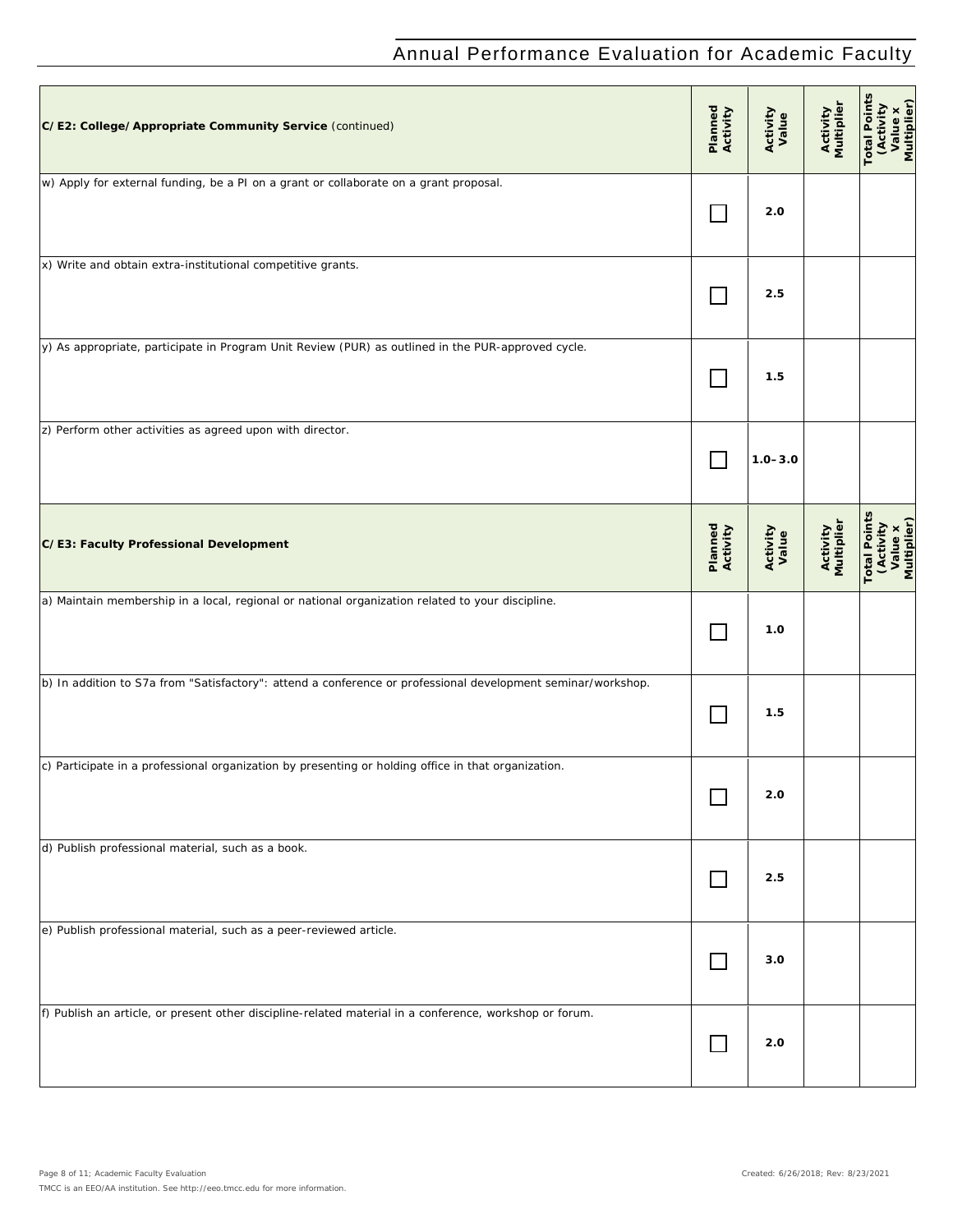| C/E3: Faculty Professional Development (continued)                                                                                             | Planned<br>Activity | Activity<br>Value | Activity<br>Multiplier | Value x<br>Multiplier)<br>Total Poin<br>Activity |
|------------------------------------------------------------------------------------------------------------------------------------------------|---------------------|-------------------|------------------------|--------------------------------------------------|
| g) Maintain currency in your professional field other than by teaching or attending conferences (e.g., research,<br>publishing, and training). |                     | 2.0               |                        |                                                  |
| h) Upgrade academic/teaching/professional preparation through formal or approved coursework.                                                   |                     | 1.5               |                        |                                                  |
| i) Self-review of one online course using the TMCC Standards for Online Instruction.                                                           |                     | 2.0               |                        |                                                  |
| j) Serve on a conference planning committee for a professional conference.                                                                     |                     | 2.5               |                        |                                                  |
| k) Other activities as agreed upon with director.                                                                                              |                     | $1.0 - 3.0$       |                        |                                                  |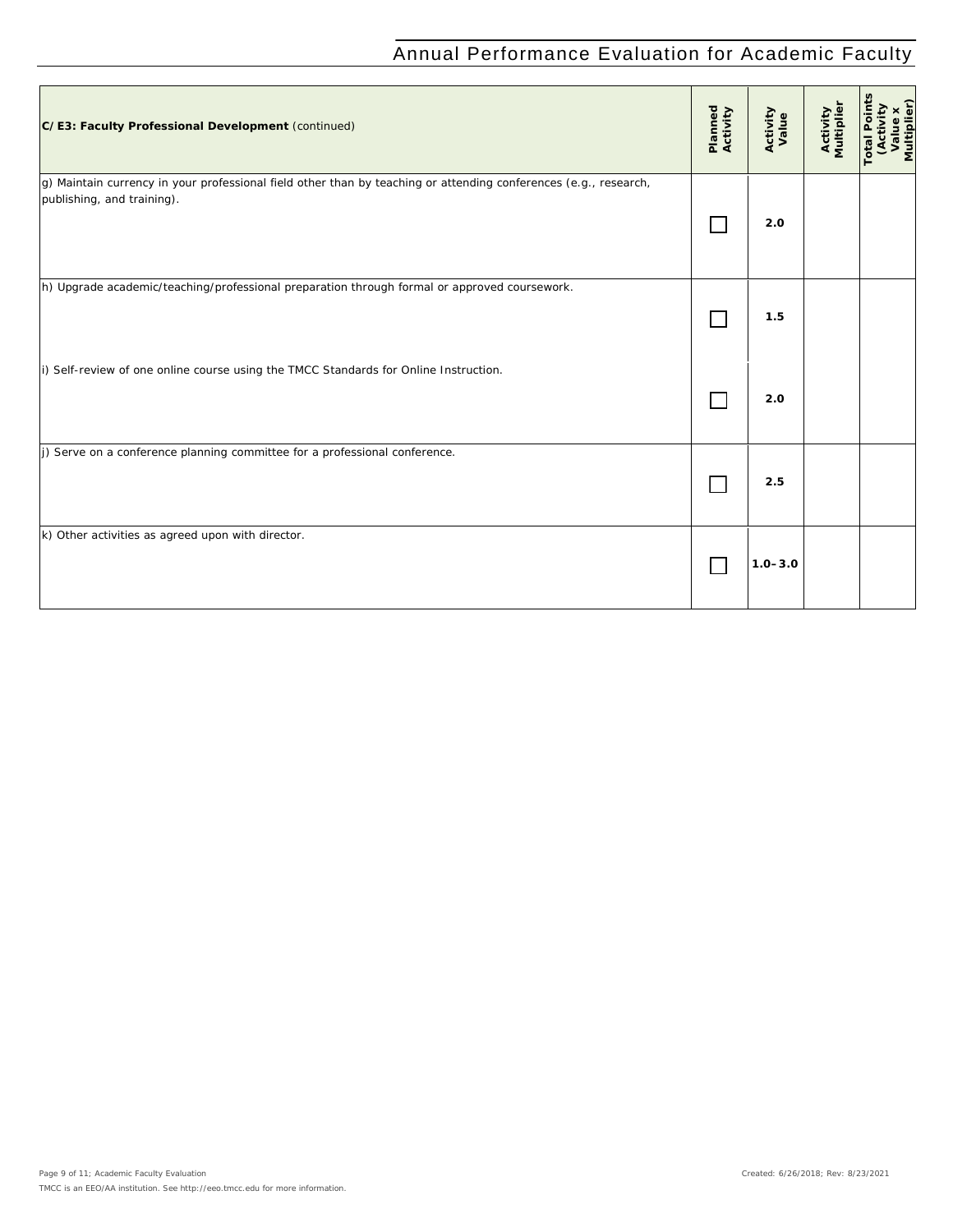### **FACULTY MEMBER'S COMMENTS:**

*Use this area to expand on activities performed, or to address other goals achieved.*

### **ANNUAL PLAN APPROVAL /SIGNATURES**

| Employee and director have reviewed and agreed to the Annual Plan |      |
|-------------------------------------------------------------------|------|
| Employee's Signature                                              | Date |
| Director's Signature                                              | Date |

#### **PERFORMANCE SCORING**

| <b>Satisfactory Requirements</b>             |                                          |                     |                               |  |  |  |
|----------------------------------------------|------------------------------------------|---------------------|-------------------------------|--|--|--|
| Total Satisfactory S1-S7 =                   | Satisfactory requirement met:   Yes   No |                     |                               |  |  |  |
| C/E1-C/E3 Commendable/Excellent Requirements |                                          |                     |                               |  |  |  |
| Total from $C/E1 =$                          | Total from $C/E2 =$                      | Total from $C/E3 =$ | Total Commendable/Excellent = |  |  |  |

### **PERFORMANCE RATING ACHIEVED**

| Unsatisfactory | Satisfactory | Commendable 1 | <b>Commendable 2</b> | <b>Excellent 1</b> | <b>Excellent 2</b> |
|----------------|--------------|---------------|----------------------|--------------------|--------------------|
|----------------|--------------|---------------|----------------------|--------------------|--------------------|